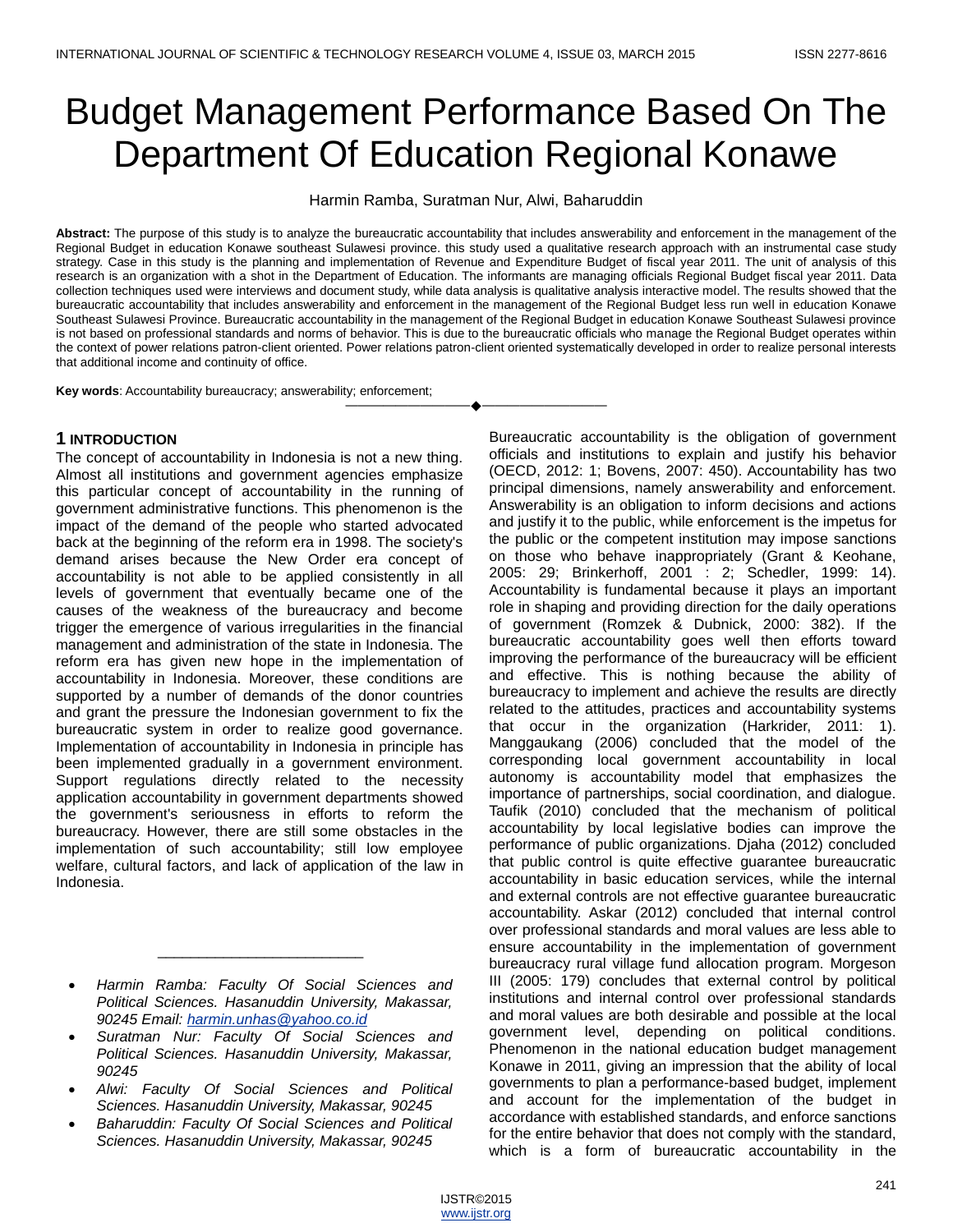management of the budget has not been run in accordance with the standards that have been set. The most fundamental reason to study the problem of bureaucratic accountability in the management of national education budget in Konawe is because accountability is a general principle that must guide the management of the budget. With the principle of accountability, the head of the region, and officials in SKPDs PPKD as public officials are required to be accountable fiscal management, both at the planning or budget allocations (upstream process) as well as budget execution stage (downstream processing). Empirically shown that both Head area, officers of financial management and officials in the regional work units are still faced with some technical and political obstacles to be able to apply the dimensions answerability and enforcement in the management accountability Regional Budget. Technical and political constraints may lead to the preparation of the budget plan does not fully pay attention to performance measures as recommended by the new public management, which in turn can affect the effectiveness and responsiveness of the regional budget to the needs of an increasingly complex society. Author's knowledge, there are no empirical studies that comprehensively investigate bureaucratic accountabilitybased professionalism in the planning and implementation of the Regional Budget. Based on these reasons, this study tries to analyze and explain the bureaucratic accountability based professionalism. Setting this study is that the local government bureaucracy in education Konawe case study on the grounds that this adult has been increasingly decentralized governance. The local government has had a large number of authorities to formulate and implement public policy decisions in accordance with the conditions and aspirations of the region. In the context of the decentralized governance, empirical studies of bureaucratic accountability in local government to be very relevant. The purpose of this study is to analyze the bureaucratic accountability that includes answerability and enforcement in the management of national education budget in Konawe Southeast Sulawesi Province.

# **RESEARCH METHODS**

This study used a qualitative research approach. This study design is more directed at the discovery of meaning and interpretation and does not operate with the numbers. The author uses a qualitative research approach with the main reason compatibility with the proposed research problems. If a concept or phenomenon needs to be understood because little research has been done on the matter, what is needed is a qualitative approach.

# **RESULTS AND DISCUSSION**

The empirical results regarding the management local budget performance based on education Konawe. In accordance with the scope of the study were drawn revenue regions the framework includes a description and analysis of planning local budget, budget implementation regional, and performance budget for regional regional income local work unit level.

## **1. Planning Local Budget**

Description and analysis of the preparation work plan and budget-work unit area and work plan and budget of financial management officers in this study focused Revenue regions questions about what to do and what not to do, how to do it, and why choose to do or do not do that. Regarding what planning activities local budget conducted in national education, research informants stated as follows: "Activity planning local budget we do is prepare a work plan budget (work plan and budget) which consists of work plan and budget-work unit area and work plan and budget of financial management officers" (RDW, interview date June 30, 2013). Based on the Work Plan and Budget data / information, planning budget for regional in education begins with preparation work plan and budget-work unit area and work plan and budget of financial management officers. These activities in accordance with the provisions of Regulation No. 59 Year 2007 on the Amendment of Regulation No. 13 of 2006 on Regional Financial Management Guidelines. In the Regulation stipulates that local work unit compose work plan and budget comprising work plan and budget management financial officers of work plan and budget and-work unit area. Preparation of work plans and budgets by officials at the local work unit, good plan and budget work officers of financial management and business plan and budget-work unit area, carried out in a predetermined time limit. the informants stated that: "Preparation work plan and budget in 2011 we did Revenue Regions end of July 2010. It started after we receive guidance regarding Circular Regents preparation work plan and budget-work unit area and work plan and budget of financial management officers. Letter from the regent we received early in July 2010 after agreement Regents and parliament KUA and PPAS '(RDW, interview dated June 30, 2013). Based on the Work Plan and Budget Data, officials at the local work unit conducting the preparation work plan and budget-work unit area and work plan and budget management financial officers of revenue regions in July after receiving a letter from the Regent subject. Letter from Regent Original Regions Revenue to local work unit leader regarding preparation work plan and budget-work unit area and work plan and budget of financial management officers is a follow up of the Regent and the parliament understanding KUA and PPAS. Preparation of work plan and budget-work unit area and work plan and budget of financial management officers conducted July Revenue Regions it is consistent with the timeframes set out in the provisions of Regulation No. 59 Year 2007 on the Amendment of Regulation No. 13 of 2006 on Regional Financial Management Guidelines. Preparation of work plan and budget-work unit area and work plan and budget of financial management officers by management officer budget for local government organization konawe include certain technical measures set out in the legislation. The informants stated as follows: "Technical preparation work plan and budget-work unit area and work plan and budget of financial management officers we refer original income to regions regulation no. 59 year 2007 on the amendment of regulation no. 13 of 2006 on Regional Financial Management Guidelines" (RDW, interview dated June 30, 2013). Based on the Work Plan and Budget data / information, technical measures planning budget revenues and expenditures in the national education Konawe government embodied in the work plan and budget officials and local finance managers work plan and budget-work unit area refers to income the original Daerah applicable regulations, namely regulation No. 59 Year 2007 on the Amendment of regulation No. 13 Year 2006 on Regional Financial Management Guidelines. Furthermore, what is listed in the work plan and budget officials and local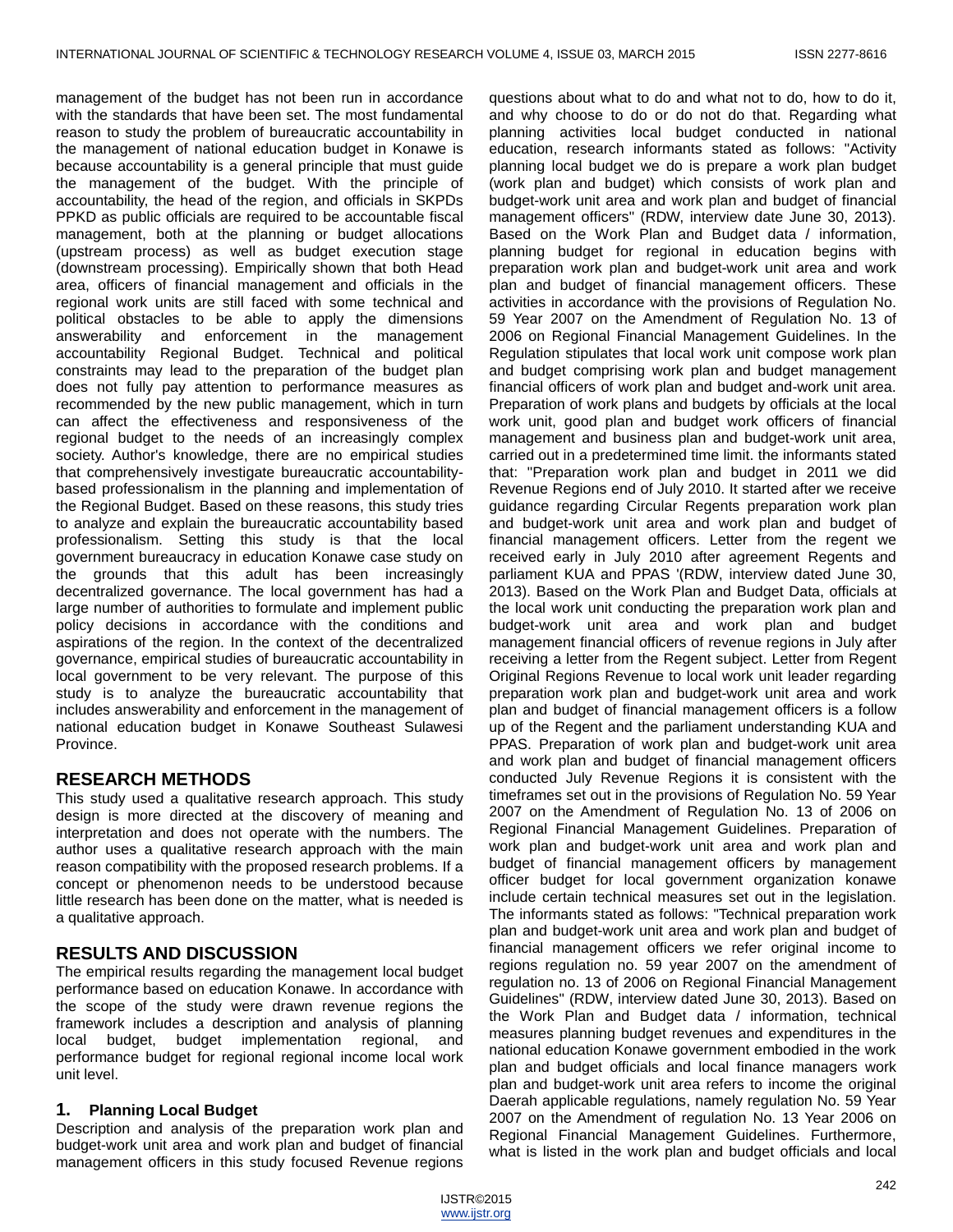finance managers work plan and budget-working units, described by informants research as follows: "In the work plan and budget of our local work unit load plan programs / activities to be undertaken by the local work force, whereas in the work plan and budget of our local financial management officer planned revenue, expenditure and financing. Revenue broken down into income equalization funds and grants; expenditure broken down into interest expenditure, subsidies, grants expenditure, social assistance expenditures, expenditures for results, financial aid expenditures and unexpected expenditures. Financing broken down into financing revenue and financing expenses "(AMD, interview dated July 2, 2013). Based on the work plan and budget data / information, the budget plan as outlined in the work plan and budget of different areas of financial management officer with as outlined in the work plan and budget-working units. charge of the work plan and budget-working units are proposed programs and activities, while the charge-work plans and budgets of local financial management officer is proposed revenue, expenditure and financing. The structure is in conformity with the provisions of the Regulation number 59 of 2007 concerning amendments to Regulation No. 13 of 2006 on the area of financial management guidelines. The difference in charge work plan and budget-working units and work plan and budget-area financial management officer reflects the dual function of the local work force. besides managing local revenue sources, officials at the local work unit also performs equalization funds and other lawful income, such as loans and grants. work unit in the local government area in addition to conducting sourced from basic tasks, also perform the duties of care and guidance to Revenue regions various elements of society and government. Material work plan and budget-working units as described by the informant studies above are as follows: "The format is no work plan and budget-working units 1, work plan and budget-working units 2.1, work plan and budget-working units 2.2.1 and work plan and budget-working units. if the work plan and budget-local work unit 1 was to draw up a plan of income or receipt of the work unit area; work plan and budget-working units 2.1 to plan needs indirect expenditure; work plan and budget-working units to plan expenditure 2.2.1 directly from any programmed activities; while the work plan and budget-work unit area is the budget summary form that includes all three "(amd, interview dated 2 July 2013). The data indicate a separation between income plan or acceptance, the plan needs indirect expenditure, and direct expenditure needs. indirect spending is often referred to as the apparatus expenditure, while direct expenditure is expenditure programs and activities to the public. furthermore there is a format work plan and budgetwork unit area as a brief merger of three of the budget plan. Search results author of the work plan and budget documentworking units and work plan and budget of local financial management officer demonstrate conformity with the format described by the research informants. The budget drafting work unit area, good substance, the time frame and the elements, is in conformity with the provisions of the normative set about. This is because it is clear that the reference Regulation No. 59 Year 2007 on the Amendment of Regulation No. 13 of 2006 on Regional Financial Management Guidelines. Regarding the amount of the budget for the needs of indirect expenditures as outlined in the work plan and budget-working units 2.1 and direct expenditure needs work plan and budget-working units 2.2.1, compilers

official work plan and budget-working units budget planning more local revenue BASED indirect expenditure needs. indirect expenditure needs, more commonly known as shopping apparatus, arranged in advance then arrange immediate shopping needs. reason, a relatively limited budget allocation apparatus while shopping needs there that can not be reduced portion such as salaries and benefits, maintenance, and business travel. The informants stated that: "We put the needs of indirect expenditure, namely for items that can not be reduced, such as salaries and benefits. incremental principle, which refers to the work plan and budget last year. after it had planned direct expenditure needs for programs and activities of local work unit. direct spending negotiable nature and fought in the budget forum, that can be a greater allocation of expenditure portion can be increased "(RDW, interview dated 30 June 2013). Preparation of work plans and budget-working units and work plan and budget officials in the area of financial management of local government organizations Konawe conducted by the internal team working units. membership of the editorial team of the work plan and budget-working units and work plan and budget-area financial management officer is taken from subunits in local work unit and determined by the decision of the head of the local work force. This case study informants as saying that: We formed a drafting team work plan and budget-working units and work plan and budget-area financial management officer. team formation based on the work plan and the chief decision working budget units. personnel consists of the heads of the field and 2 technical staff, while the department secretary is coordinator of the team in accordance with Tasks, Principal and Function "(amd, interview dated 2 July 2013). Technical implementation of the work plan and budget preparation-working units and work plan and budget-area financial management officer revenue regions level working group is to first agree on a price / rate, unit costs and unit calculation for each program and activity . furthermore, the preparation is submitted to the local revenue each field, and after the completion of the results fastened back to be adjusted. result of an agreement in the meeting compiled by the secretary of the department as the coordinator of the team. it is as stated by the informant research that: "Technical work we just agree on a price / rate, unit costs and unit calculation. Rate / price, we guided regional revenue SK Bupati of standard-setting prices for goods and services of local government. Of course we make the necessary adjustment. After it is returned to the respective field needs to prepare a plan according to the format that has been determined from the center. Later the results are convened to finalize and compiled by the Secretary of the Department to be set by decree Head of the local work unit "(AMD, interview dated 2 July 2013). Preparation of work plans and budget-working units and work plan and budget in the area of financial management officer Konawe local government has sought the application of the principle of transparency and the principle of work and budget based on performance budget plan. regard to the principles of transparency, research informants stated that:"We seek transparency in a way to include details of the calculation by including the unit of measure that is measurable. In contrast to previous years where there are details of the calculation are not measured as a term package, up, and per diems, now we state clearly the calculation unit "(RSL, interview dated 4 July 2013). Based on the work plan and budget of the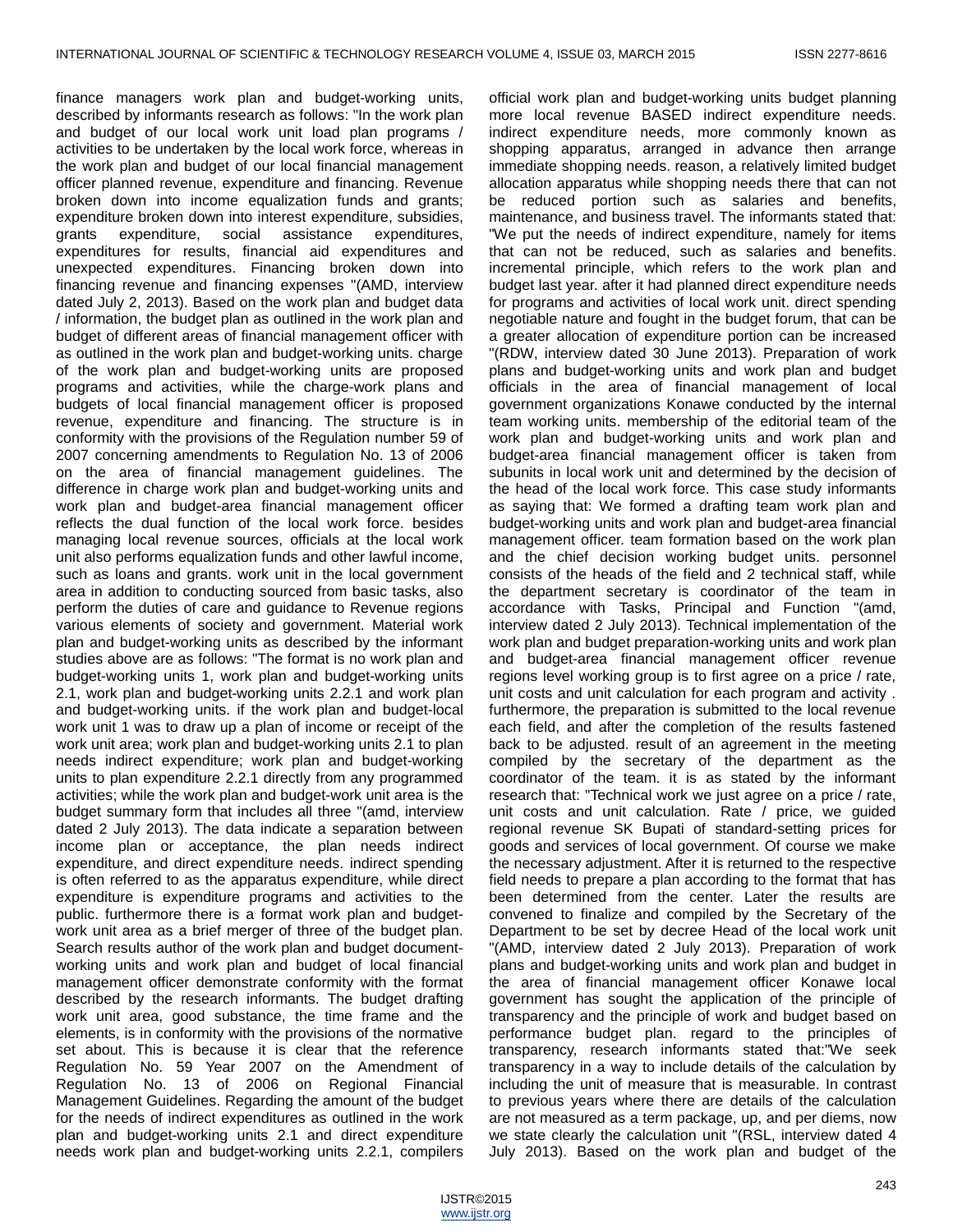data,officials at the local work unit in preparing work plans and budgets are already pursuing the principles of transparency. mechanism is to specify the budget calculation according to the unit of measure that is clear. however, the principle of transparency that is applied in the preparation of work plans and budget-working units and work plan and budget of the area of financial management officer is still very limited, which is only in the documentation only. real transparency is when a document work plan and budget-working units and work plan and budget-financial management officer of the area accessible to the public. nationally the existing Regulation No. 56 Year 2005 on Regional Financial Information System. Regional Financial Information System (MoF) according to Regulation No. 56 Year 2005 is a system that documents, administering, and financial data processing and data-planned area of Work and Budget others into information that is presented to the original income communities and as a decision-making in order planning, execution, and reporting of local government accountability. The Regulation requires the central government and local governments to present financial information in an open area to the original income communities through a region where the original income cruising the internet. The information presented includes budget information, budget execution, and financial reporting areas. Based on the Work Plan and Budget by the author search results, the central government has held the MoF through the website of the Directorate General for Regional Financial Balance (DJPK) to address local revenue http://djpk.depkeu.go.id/datadjpk/131/ website homepage "Data series> Data budget revenue and expenditure> data per region ". However, the budget information presented in the website is general in nature, ie the total budget information and details by function and by economic classification. There is no detailed budget information according to the counting unit. The above is in conformity with the demands of the original income SIKD central government level. The details presented by the local government, through local financial management officer or team of local government budgets. The subject, the study informants stated that: "Officials in the area of financial management BPKAD not present budget information to the public through the Regional Income cruising sites on the internet. No publication on the internet about the work plan and budget-working units and work plan and budget-area financial management officer Konawe "(RDW, interview dated June 30, 2013). Work Plan and Based on the data Reviews These budget, the competent authority in the government Konawe not present information openly Revenue to local budgets original local community through a region where the original income cruising the internet. In fact, there is no publication on the internet about the work plan and budget-working units and work plan and budget-area financial management officer. Search results writers do, no budget information can be accessed on the internet by the public, the revenue budget plan, budget, and the budget total for government financing Konawe. Availability of budget information for a specific work unit area depends entirely Local Revenue creativity of newspaper correspondents particular because there is no requirement for local work unit to publish its budget. however, the budget information that can be provided is of a general nature that is just total. No publication of budget information in the local work unit Konawe government openly to the original income communities through a region where the original income

cruising the internet due to officials at the local work unit does not have rules that can be operational guidelines. informants as research that: "There are no implementing regulations, both legislation and Work Plan and Budget and budget information was very vulnerable and should clearly reference. If for research needs regarding budget policy area we can serve the community with the approval procedure through PPKAD Head and Secretary, "(RDW, interview dated June 30, 2013). Work Plan and Budget based on the above data, the application of the principles of transparency has not been more widely in the preparation of the budget revenue and expenditure in local government Konawe because there is no regulation on the matter. politically, budget revenue and expenditure is the elaboration of a political agreement between the regents by Parliament so that the presentation of information in a transparent manner to the original income communities must have a solid legal basis that Regulation. However, the more important in that regard is the Regent's commitment to apply the principles of transparency. Officials at the local work unit carrying out tasks according to the policies and direction of Regents as the original income principally head work unit area is the assistant regent in exercising its authority. Preparation of work plans and budgetworking units and work plan and budget in the area of financial management officer Konawe local governments have implemented budgeting approach based on the work plan and work performance as the Budget Work and Proposed budget plan in Regulation No. 59 of 2007. Regulation It emphasizes three indicators are based budgeting work Plan and Budget work performance, ie, show the Work Plan and budget between funding and output activity; Work Plan and Budget funding to the results and benefits; and efficiency of achievement. Subject indicators. based budgeting Work Plan and Budget of the work performance, the study informants stated that : "We've demonstrated the Work Plan and Budget funding by including the output of the activity in Renja-working units. however, we have not oriented regions planned revenue and budget and funding work with the results and the benefits and efficiency of achievement. which is important for us no activities funded and can we explain relation to the target budget policy area "(rsl, interview dated 4 July 2013). Based on the work plan and Budget above data, officials at the local work unit in the conduct of the work plans and budget-working units and work plan and budget management officer has put the region's financial budgeting indicators Based on the work plan and budget performance. however, the orientation of the work plans and budget-working units and work plan and budget in the area of financial management officer Konawe government revenue still regions activity. budget plan work activities and budget are listed in Renja-working units. reason has not been applied systematically throughout the budgeting criteria based on action plan and budget proposed by the informant performance research that: "On one side of our limited time to do the analysis, the limitations of skilled personnel to perform the analysis, while on the other side of the criteria budget plan work and is not formulated properly, we do not have guidelines. anyway, we should be able to adjust with a limited budget "(rsl, interview dated 4 July 2013). Based on the work plan and budget data, officers who work plan and budget-working units and work plan and budget-area financial management officer not apply the principle of wider job performance due to two factors. first, the limitations of time and skill and no clear guidelines to analyze the work plan and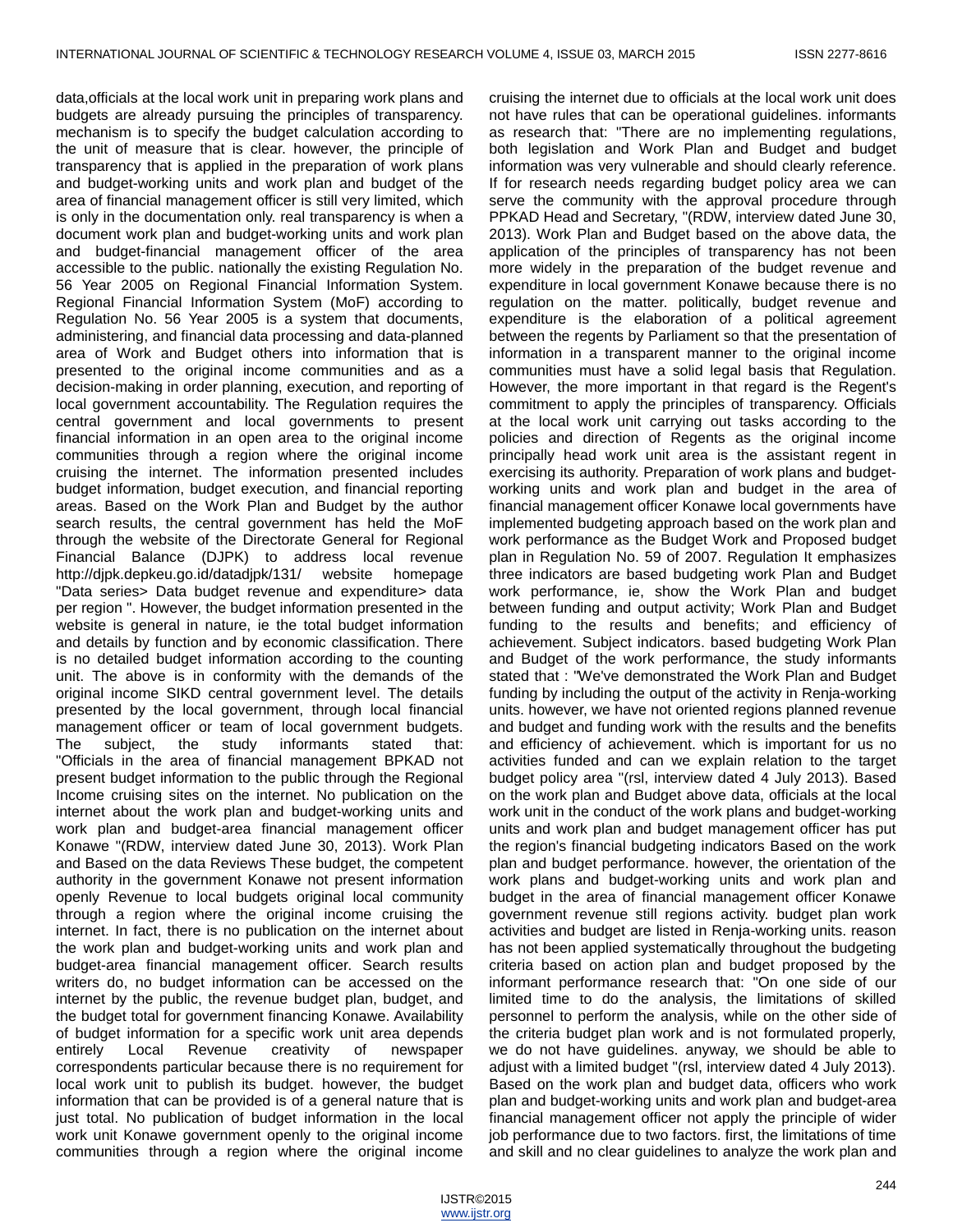budget funding, activities, outputs and benefits. to perform the necessary analysis time and considerable skill. Time of preparation and discussion of the work plan and budgetworking units and work plan and budget-area financial management officer just 4 weeks. after it had to be addressed in the local government budget team (TAPD). second, the local government revenue budget shortfall regions basically, so that made in the preparation of work plans and budgetworking units and work plan and budget-official regional finance manager is to find activities that fit with the amount of available budget. with budget constraints, local work unit can not develop activities that are more beneficial or more needed by the community. The work plan and budget-working units that have been prepared by the working units delivered by the head of the local work unit revenue original regions local financial management officer for further discussion by TAPD. discussion by TAPD not fully pay attention to the aspects highlighted in the discussion of Regulation number 59 of 2007 due to the limitations of time and skill. this is the kind described by the informant study as follows: "The discussion by emphasizing conformity TAPD work plan and budgetworking units with KUA and PPAS; conformity with the standard budget plan expenditure analysis, and standard unit price. that with respect to the completeness of performance measurement instruments which include the gains, performance indicators, target group activities, and minimum service standards, as well as the synchronization of programs and activities between the work plan and budget-working units still less attention. the problem is the limited skills and time available "(RDW, interview dated 30 June 2013). From the description, budget planning area, in particular the preparation of work plans and budget-working units and work plan and budget in the area of financial management officer Konawe still tend to be oriented activities and procedures. aspects of transparency and job performance has not received adequate attention. it is planned work and budget with strong vertical orientation direction revenue regions regent, and limited skills and budget so that local work unit is difficult to develop a budget design activities more beneficial to society at large. meanwhile, the discussion of the work plan and budget by TAPD still focus revenue regions technical aspects of accounting and have not been many covers aspects of efficiency, effectiveness and performance in general. this happens because of the limitations of skill and time. Planning budget revenues and expenditures in the national education which includes the preparation of work plans and budgetworking units and work plan and budget in the area of financial management officer education Konawe generally refers to the original revenue regions Regulation number 59 of 2007 concerning amendments to the Regulation number 13 of 2006 on the area of financial management guidelines. provisions that followed from the Regulation is especially concerning operational procedure like format work plan and budget, preparation time frame, and the structure of the drafting team. However, with regard to aspects such as the principle of functional and budgetary requirements planning approach refers to the original income regions idea of modern public administration. work plan and budget-working units will prioritize the needs of indirect expenditures due to limited budget allocation. preparation of work plans and budgetworking units for the needs of indirect spending is still characterized by an incremental system, which is composed based plan budget work and budget budget last year with a

little adjustment. the idea of a modern public administration emphasizing the work plan and budget based on performance while more participatory formulation. The fact Konawe government organizations, in the preparation of work plans and budget-working units still less attention to the completeness of performance measurement instruments include the gains, performance indicators, target group activities, and minimum service standards, as well as synchronization between the programs and activities of the work plan and budget-working units. it is understood that the planning needs of the budget is still less revenue regions refers to the principles of value for money in the idea of NPM.

# **2. The implementation of the budget revenue and expenditure**

Normatively, after the discussion of the work plan and budget by TAPD ended, and after the improvements as necessary, prepare the area of financial management officer planners draft budget and work on the translation of budget revenue and expenditure. regional heads submitted a draft local regulations on budget revenue and expenditure and its attachment to the local revenue parliament for approval together. their mutual consent and the DPRD head against Draft Regulations area leading local revenue budget execution revenue and expenditure by all official budget users in this case is the head of the local work unit. The first operational activities in the implementation of the budget revenue and expenditure is the preparation of a draft of the budget implementation work unit area (DPA-work unit area) by the head of the local work unit. dpa-material substance in the area work unit as described by the following research informants. DPA-draft work unit area refers to the original regional income provisions of Regulation number 59 in 2007. dpa-work unit area contains details of the target to be achieved, functions, programs, activities, budget provided for achieving these goals, and plan withdrawals each unit of work and estimated income. the head of the construct, directed by the head of the local work unit. in the formulation we consult the original regional income local financial management officer to not crossed "(amd, interview dated 2 July 2013). Based on a work plan and budget above data, drafting DPAworking units in government organizations Konawe very oriented regulation. officials are strictly local finance manager directs the drafting of DPA-working units. draft DPA-working units are not appropriate referrals may result in the exclusion of the design over and over again. The write-off can harm enforcement officials in local work unit because it will drain energy and lose time to start implementing them. delays in the implementation of the budget revenue and expenditure are often sourced from the slow finalization of the draft DPAworking units. In the implementation of the budget revenue and expenditure are the principles that must be obeyed by the local work unit as budget users / goods area. these principles as defined by the number 58 pp 2005 were: (1) shall not make expenditures for purposes that are not available budget; and implementation should be frugal shopping areas, effectively, efficiently and in accordance with the provisions of the legislation. In this regard, the study informants stated as follows: "The principle is so, but in practice can not be avoided the use of most of the shopping for the things outside the workplace and budget plan. as subordinate we must be responsive to policy leadership, otherwise we easily non job. We also have to be good at creating a surplus for technical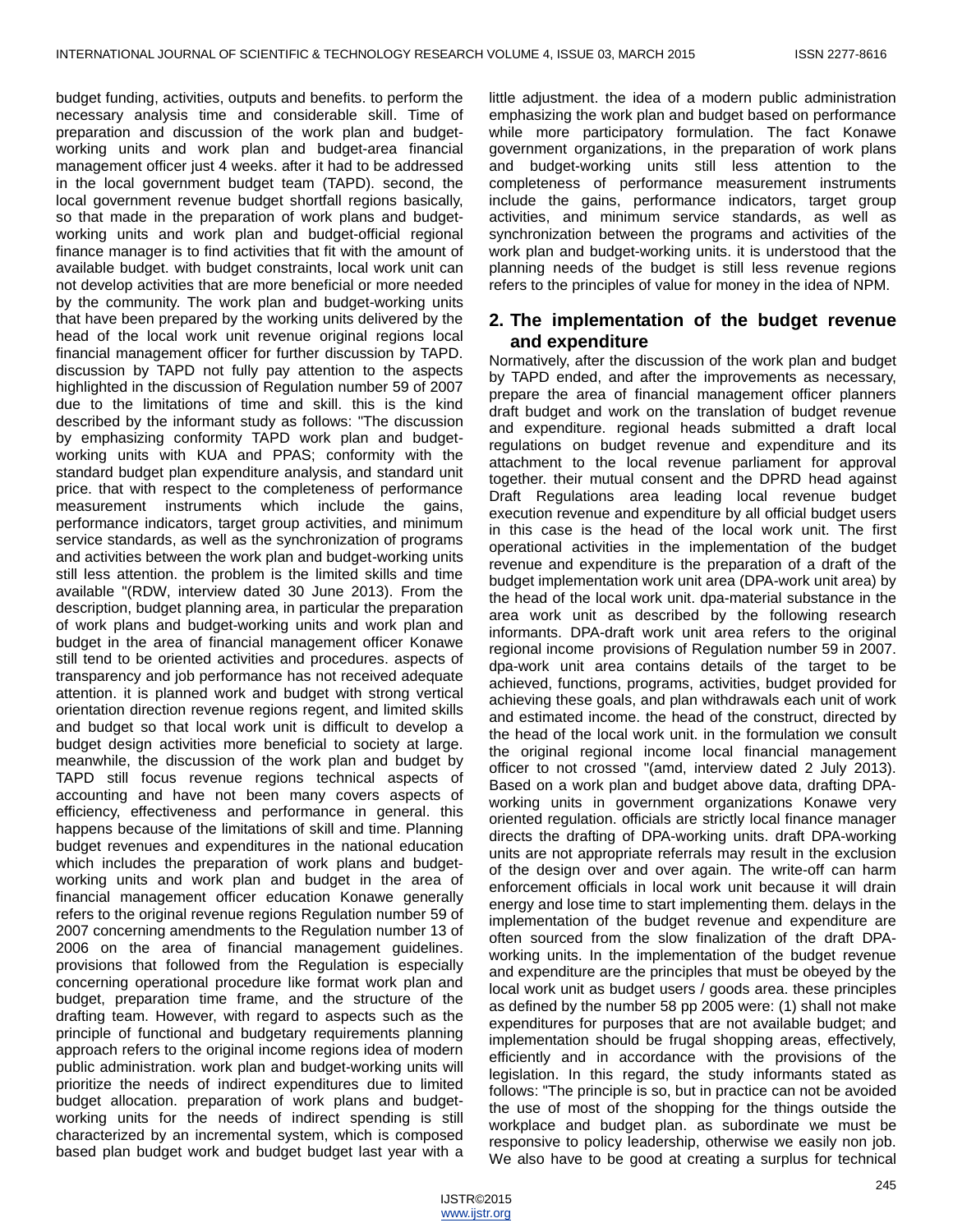purposes. Just how we deal with accountability to present appropriate evidence. It so is not a secret anymore "(AMD, interview dated July 2, 2013). The data indicate that there is a practice of use of part of shopping for things outside the budget plan Work and budget. Use for things beyond the budget of Work and budget plan their mutual interest between managers and subordinates. However, ultimately subordinate Regions Revenue should carefully deal with accountability from getting caught in the trap of law. The principle of effectiveness and efficiency in the use of spending less attention in the implementation of the budget revenue and expenditure. officials tend to emphasize the effectiveness (achieving the target) and the presentation of evidence in accordance with the provisions of the legislation. The reason, as disclosed informant research that: "We prefer to maximize spending rather than saving and streamline shopping. Maximizing shopping on target that's part of the performance appraisal. If the budget is not exhausted, meaning we did not perform as well "(RSL, interview dated July 4, 2013). Based on the work plan and budget data, implementation of the budget is not fully observing the principles of effectiveness and efficiency. this is because there is attraction between two different interests, namely regulatory and performance assessment. in fact, an official in the local work unit tends to maximize the absorption of the budget because it is oriented performance appraisal target achievement. officials will be considered disadvantaged if the planned budget is not absorbed optimally. Aspects of timeliness is still one sau constraints in the use of shopping at the level of local work unit in Konawe. it really depends on the completion of the design verification DPA-work unit area by the area of financial management officer. In this regard, the study informants stated that: "The completion of the design verification dpawork unit area is often too late. ideally already completed revenues regions January, ie 15 days after the enactment of legislation elaboration of regional heads of budget revenues and expenditures. fact could be delayed until March due to drafting DPA-working units are not appropriate, and how the local financial management officer is slow and full of interest "(amd, interview dated 2 July 2013). In addition to technical factors drafting DPA-work unit of the area, the financial condition of the reception area also determine the timeliness of the implementation of the budget revenue and expenditure. although verification of the design DPA-work unit area has been completed, the service on file for a SPM is not always as expected because of the reason there is no money in the treasury area. research informants stated as follows: "Depends also the availability of money in the local treasury. The fastest new june available money as needed, sometimes in July you can get treatment. for example, the BOS funds in 2011 was not completed until July drawdown due to delays from the center and the provinces, we just wait it out "(RSL, interview dated July 4, 2013). The data indicate that aspects of timeliness in the implementation of the budget revenue and expenditure has not been done according to the provisions. it is due to various factors, both internal and external, local work unit. internal factors of the local work unit is a discrepancy preparation DPA-working units. External factors are verification procedures dpa-work unit area, the availability of money in the treasury area, and procedures of the central and provincial funding. it is strongly felt by the national education authorities as implementers of various programs and national strategic policies. Aspects of legal compliance has gained

attention in the implementation of the budget revenue and expenditure in Konawe but not yet fully. Various regulations and decisions derived from the center has resolutely set about the procedure and administration of the implementation of the reception area and local expenditures. However, it is not yet fully implemented according to the rules. The informants stated that: "The weakness concerning the provision of evidence, ie, every receipt must be supported by evidence on payment is complete, sometimes not provided. Every expenditure must be supported by evidence that is complete and valid on the rights acquired by the parties to collect, not yet implemented accordingly. Likewise, the recording of the goods become the property / assets are recorded as inventory area area, yet appropriately. This is every year becoming findings functional supervisory bodies "(RDW, interview dated June 30, 2013). Often internal control factors referred to as the main cause of non-compliance officials in the implementation of the budget revenue and expenditure. leadership in local work unit does not perform the appropriate level hierarchical control their respective authorities so that the employees who carry out activities not immediately known weaknesses and deviation in a timely fashion. later after accumulating revenue regions final stage implementation of the budget revenue and expenditure then the perceived difficulty in providing proof of receipt and payment of appropriate and functional supervisory bodies into the findings. research informants stated that: "The main causes of non-compliance with the law in the implementation of the budget revenue and expenditure are leaders not perform control functions as it should. Top management is busy to travel without any delegation of authority. The next level of leadership do not have sufficient managerial skills that can not organize tasks "(RSL, interview dated July 4, 2013). The observation of the authors, legal non-compliance in the implementation of the budget revenue and expenditure is not entirely due to the leadership did not perform control functions as it should. another factor that contributes aggravate the situation is the personal interest of the official's own budget. Personal interest that the authors are referring to is the desire to earn additional income. Additional revenue is allocated back to the interests of his family, obtain and maintain his position. The informants stated that: "Informally, we should be able to create a surplus, not to be returned to the state treasury but for the sake of the family and office. We should be able to save for the future of the family. We also need money to acquire and maintain the position. Already nothing is free in developing a career in local government. We flirted with the leadership course, important is orderly administration "(AMD, interview dated July 2, 2013). Based on the work plan and budget above description, implementation local budget The Department of Education Konawe not fully follow the principles and implementation of the principles laid down in various national regulations. The principle use of appropriate expenditure budget and the principle of effectiveness and efficiency applied less appropriate. However, enforcement officials trying to get around accountability in keeping with the requirements of government accounting system. This provides evidence for the existence of the provision of evidence and reporting that is formalistic in the Ministry of Education in the implementation of the budget revenue and expenditure. Moreover, the principle of timeliness can not be applied as appropriate for the preparation mismatch DPA-working units, inaction completion of verification DPA-work unit area, the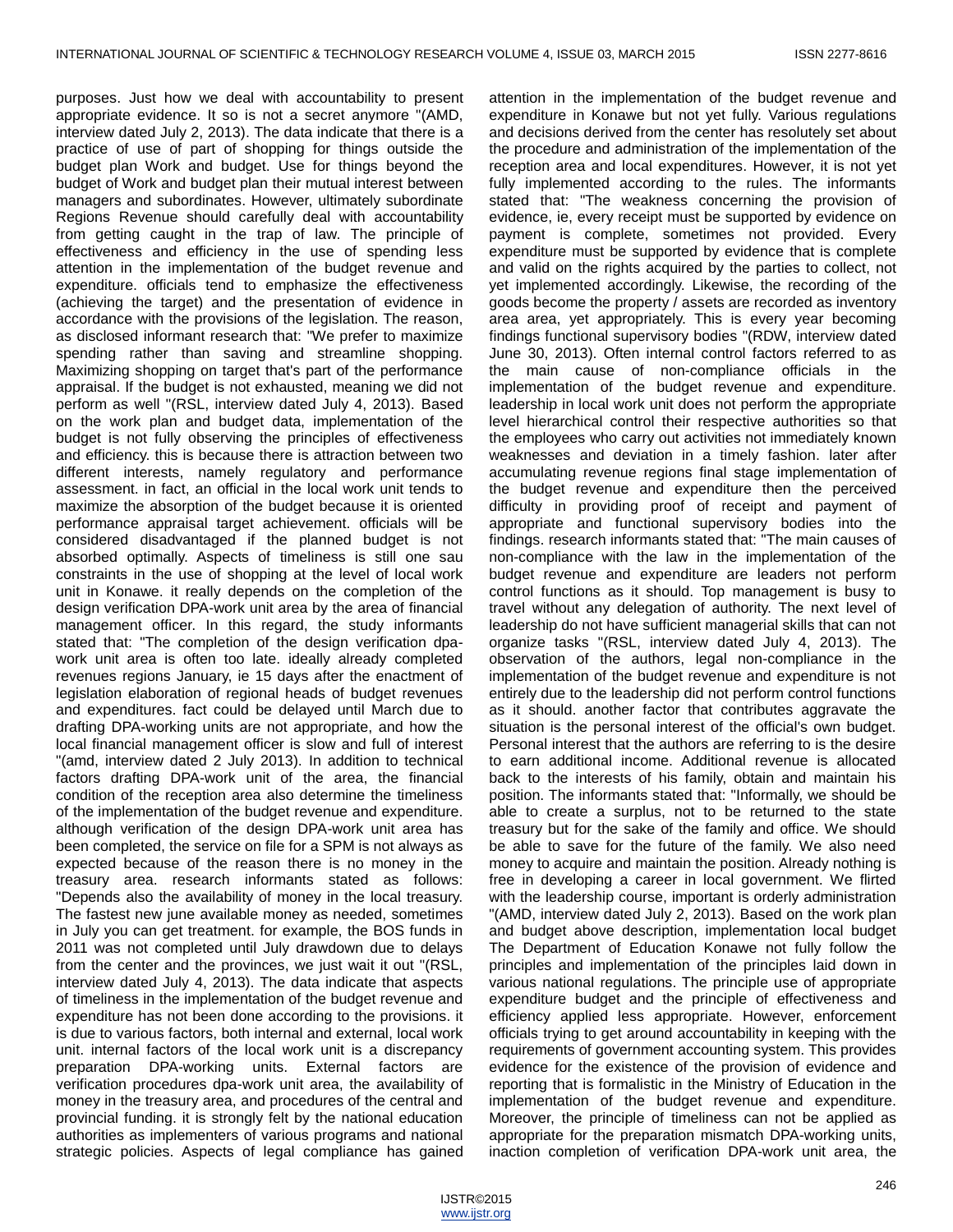condition of the availability of money in the treasury area, and the procedure transfers from the center. noncompliance factors implementing agency law, weak internal control of the leadership, and personal interests of the official budget surplus is the main cause of the discrepancy implementation of the budget revenue and expenditure of the area. However, the budget surplus here is not in the formal sense to be returned to the state treasury, but to meet the needs of family and career officials.

# **3. Performance Local Budget**

Performance of budget revenues and expenditures in education Konawe in 2011 in this study were analyzed from the aspects of output, efficiency, outcome, coverage. within the scope of the studies that have been assigned this analysis only covers national education department. outputs budget revenue and expenditure are analyzed from the final product produced based on the work plan and the data budget LAKIP Konawe 2011. Furthermore, LAKIP Konawe in 2011 do not include the performance efficiency, outcomes and scope, so that the analysis of the efficiency, outcomes and scope of this study based employment plan and income budget regions data from interviews with informants research. Implementation of the budget revenue and expenditure which became the main tasks and responsibilities of the national education department Konawe reflected in the mission statement 1 3 goals mentioned earlier. objectives is "improving the quality of human resources in science and technology master revenues regions field of duty, professional and dedicated". Furthermore, Objective 3 of the Work and Budget plans are translated to 3 targets, namely: (a) increasing people's access to education, (b) increasing the quality of education through improving the quality of adequate educational resources, and (c) the development and construction of village libraries / village . The formulation of performance targets budget revenues and expenditures with respect to the affairs of the national education using the keyword "rising" and "development". of these keywords, the performance evaluation of budget revenues and expenditures should draw Work plan and Budget the difference in the quantity or quality of output achieved in 2011 compared with those achieved in 2010. However, the report formed Konawe in 2011, the data are presented only state of the end of 2011. This report formed in 2011 only record things as follows:

## **1) The number of graduation:**

- **a.** SD / MI: 100% of the 5,412 students,
- **b.** SMP / MTs: 99.61% of the 4,389 students
- **c.** SMA / MA: 98.50% of the 3,162 students.

## **2) The ratio of teachers per student:**

- a. SD / MI at 1: 21
- b. SMP / MTs of 1: 21
- c. SMA / MA at 1: 27

# **3) gross enrollment rate (GER):**

- a. SD / MI: 104.85%
- b. SMP / MTs: 94.86%
- c. SMA / MA: 67.31%.

# **4) Pure enrollment rate (NER):**

- a. SD / MI: 98.75%
- b. SMP / MTs: 77.62%

c. SMA / MA: 54.66%

#### **5) The drop out rate:**

- a. SD / MI: 0.17% of the 38 083 students.
- b. SMP / MTs: 0.35% of the 13 102 students.
- c. SMA / MA: 1.16% of the 10 218 students.

## **6) Literacy rate: 3,884 people.**

The above data does not describe the Budget Plan Work and the presence and scale increase as the keywords used in the formulation of objectives and performance targets budget revenues and expenditures in 2011 because only contains data for the year 2011 as a single. performance indicators presented in LAKIP incomplete and unsystematic. measures used are also proxy or almost, not the size of which is direct. In addition, the output performance LAKIP not listed library development and coaching villages / wards. The first target in educational performance in 2011 is increasing people's access to education. The data in the report formed describe the Budget Plan Work and people's access to education is APK, APM, and dropout rates. Measures are more appropriate to be used as a measure of educational outcomes. The size of the output of education is more appropriate for Work and describe the Budget Plan people's access to education is the availability of classes and the percentage of classes buildings were severely damaged. Availability class will be drawn from the ratio of students per class and the ratio of classes per grade. Based on the Work Plan and Budget data from Statistics Education Revenue Regions Southeast Sulawesi Provincial Education Department in 2011, the ratio of students per class in Konawe in 2010 amounted to 24 for SD / MI, 30 for secondary / MTs, and 35 for high school / MA. This figure can be compared with an average of Southeast Sulawesi province and nationally. The ratio of students per class to Southeast Sulawesi province in 2010 was 23 for SD / MI, 33 for secondary / MTs, and 30 for SMA / MA. Nationally, the ratio of students per class in 2010 was 27 for SD / MI, 36 for secondary / MTs, and 35 for SMA / MA Based on the Work Plan and Budget these data, the ratio of students per class in 2010 at Konawe for SD / MI is greater than the average of Southeast Sulawesi province but smaller than the national average rate, for secondary / MTs is smaller average of Southeast Sulawesi province and nationally, and to SMA / MA is greater than the average of Southeast Sulawesi province and equal to the national average figures. In Southeast Sulawesi provincial scale, position Konawe to the ratio of students per class in 2010 was better than the original income- districts Regions other districts. For details, this can be seen Revenue Regions figure 1.

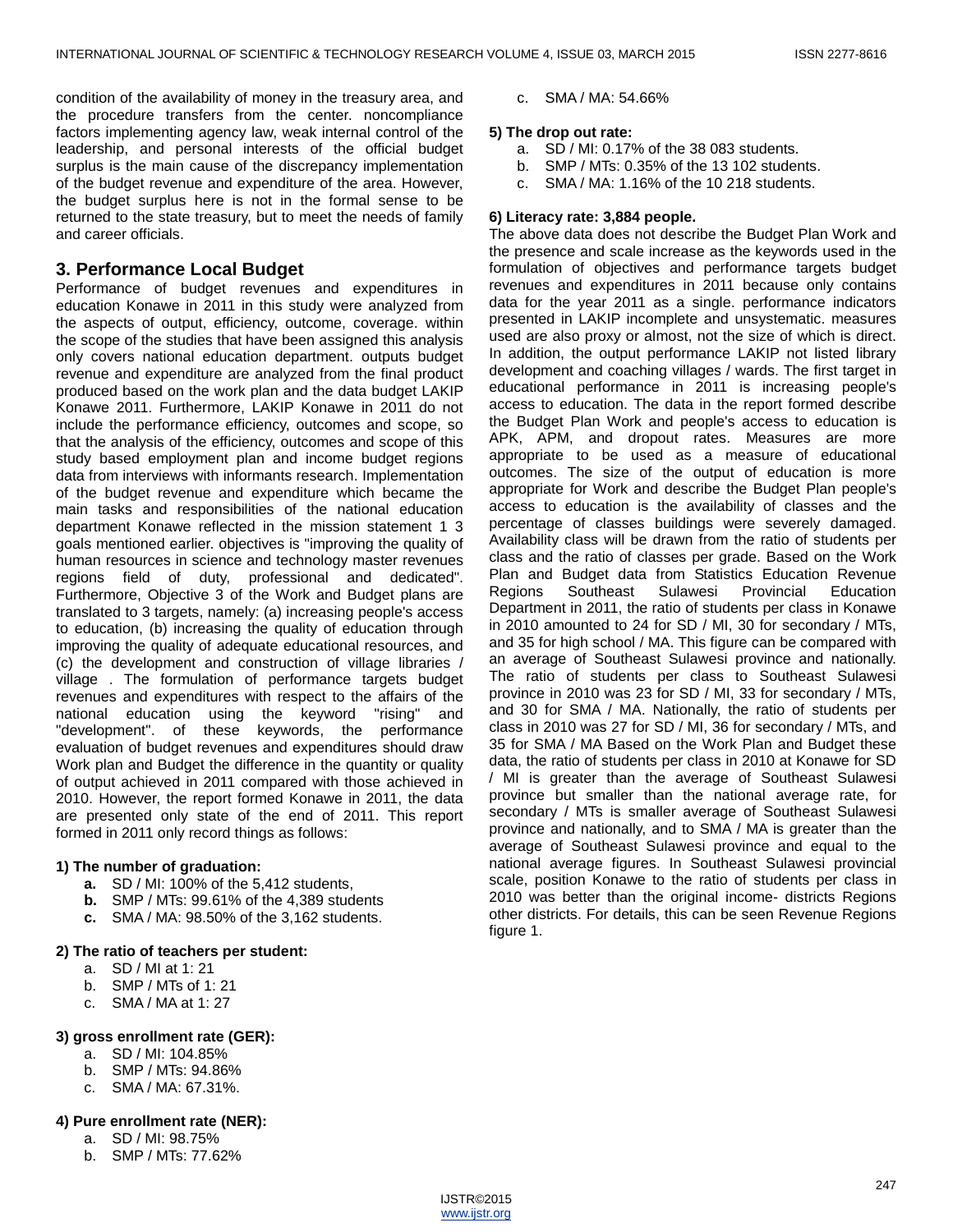

#### *Figure 1. Comparison of the ratio of students per class between the District / City in Southeast Sulawesi Province, 2009/2010.*

Study groups (Rombel) Revenue Regions all school levels (elementary / MI, junior high / junior, and senior high school / MA) in Konawe generally is equal to 1 (one). This figure is an ideal number. Figures Study groups ratio per class more than one indicates that the classrooms are available is less than the amount Study groups hence there is a classroom that is used by more than one Study groups, for example, that the incoming class in the morning, while others come in the afternoon class. Study groups circumstances in Konawe generally better than some other areas in Southeast Sulawesi province, as in Buton, Konawe North, and North Kolaka for junior level; and in Wakatobi, Bombana and North Konawe for the high school level (World Bank, 2012: 83). For more details can be viewed Revenue Regions figure 2.



Rasio Rombel per Kelas

*Figure 2. Comparison Study groups per class between the District / City in Southeast Sulawesi Province, 2009/2010.*

During the period 2010 to 2011, there was no increase in real income class availability Regions various school levels in Konawe. Revenue Ratio class availability Regions SD / MI and SMA / MA in Konawe bigger Original of the Regional Income average number of Southeast Sulawesi. However, Regions Revenue for 2011 was a rise in the availability of class compared to 2010. This is explained by the informant research, as follows: "In 2011, no additional classes because there is no formation of a new school. But on the other hand there is the addition of classes (Study groups) due to the increase in the number of school-age population is relatively the same as the previous year so that they can be accommodated in the available classes "(RDW, interview dated June 30, 2013). Work and Budget Based Data Plans, the output performance of educational services in 2011 in Konawe same as in 2010. There is an increase in the availability of classes and Study groups in Konawe in 2011 describe the Work Plan and budget absence of increased access to education as stated in the objectives of education service performance in 2011. Although there is no improvement, however small ratio of students per class and per class Study groups Konawe shows the availability of adequate classroom. This is because the fewer the number of classes to accommodate students and used by only one Study groups without any shift system. However, what matters is the level of damage Konawe class building which is still high. Work and Based Budget Plan education statistics Southeast Sulawesi province, the percentage of damaged buildings belonging weight class in Konawe in 2010 was 26% for SD / MI, 17% for secondary / MTs, and 17% for SMA / MA. The average number of classroom buildings belonging percentage of damaged for Southeast Sulawesi in 2010 was 21% for SD / MI, 8% for secondary / MTs, and 6.5% for high school / MA (World Bank, 2012: 83). For more details can be seen in figure 3 Regions Revenue



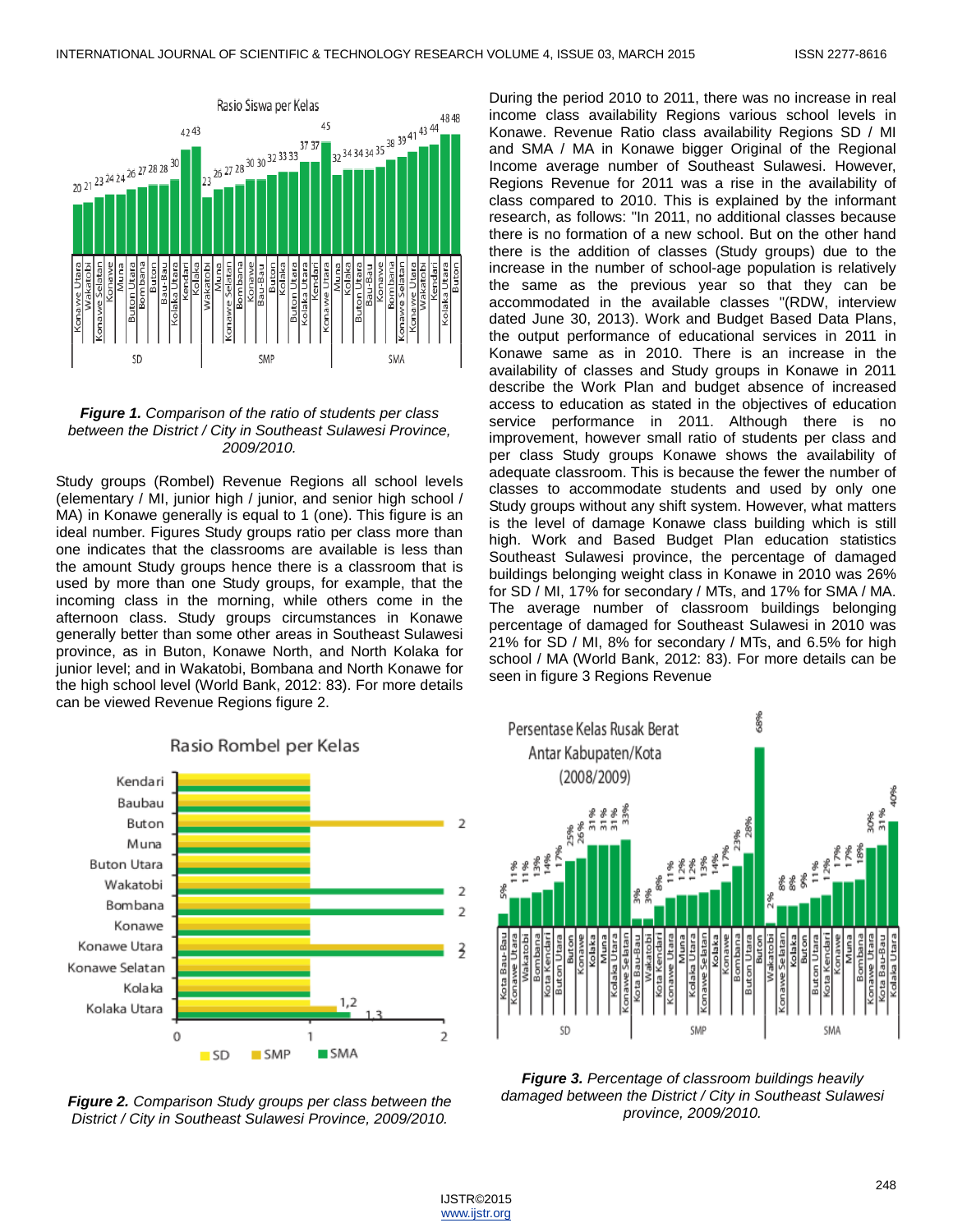Work Plan and Budget based on these data, the level of damage to buildings in Konawe class in general is higher PAD of the average income number of Southeast Sulawesi Province. The high level of damage to buildings and Budget Work describe Plans class that only some classes that can be optimized in the learning process. However, Konawe local government, through the Department of Education, has not paid sufficient attention to the direction of the overall improvement of school buildings. In this regard, the study informants stated that: "In 2011 we did the rehabilitation of school buildings in some districts. This includes office and classroom space. But we only include the most severe building damage due to budget constraints. As for the damaged buildings were damaged heavily and we do not cover, Revenue Regions conditions this damage continues. This is what resulted as if we walk in the place, there was no improvement in the percentage of heavy broken class. Last year was damaged, this year has been damaged "(RDW, interview dated June 30, 2013). Access to education is often also measured by the number of dropouts. Dropout rate in 2011 was 0.17% Konawe for SD / MI, and to 0.35% for junior high, and 1.16% for SMA / MA. Compared to the previous year (2010), the dropout rate in Konawe declined for the SD / MI (2010 was 0.18%), but increased to the level of junior high school (in 2010 was 0.34%) and for SMA / MA (in 2010 was 1.11%). However, in general, the dropout rate in Konawe lower than the average number of Southeast Sulawesi province, which is 1.4% for SD / MI, and to 1.7% for junior high, and 3.4% for high school / MA. Performance indicators used in the report formed to measure the performance of the education service Konawe in 2011 with respect to the objectives, the quality of education through improving the quality of educational resources is the graduation rate and the ratio of teachers per pupil. Other indicators are more accurate for Work and Budget Plan illustrates improving the quality of education is the percentage of students who graduate with good grades Revenue Regions national exams, and the percentage of teachers who are qualified S1 or more revenue Regions elementary / primary and secondary / MTs. However, these indicators are not used in LAKIP Konawe in 2011. Graduation rates Revenue Regions SD / MI in 2011 was 100% of the 5,412 students, Revenue Regions SMP / MTs is 99.61% of the 4,389 students while revenue Regions SMA / MA is 98.50% of the 3,162 students. Work and Budget Plan illustrates data taken from the author's website Education News: National Examination 2011 (http://www.yadi82.com/...011) graduation rates of students of SMP / equivalent in 2011 in Southeast Sulawesi province amounted to 98.96% , while the graduation rate for 2010 was 79.27%. This shows an increase in the quality of education the level Regions Revenue in Southeast Sulawesi as a whole. Graduation rates of students of SMP / equivalent in 2011 in Konawe is above the average graduation rate of Southeast Sulawesi province. However, there are no available statistics education that can show an increase in the graduation rate of students in Konawe in 2011 compared to the previous year. However, the authors obtained information stating that: "In general, student graduation rates Revenue Regions all levels of education in Konawe in 2011 ranks 3rd best among all districts and cities in the Southeast. However, compared to the state in 2010, our performance is relatively constant for a junior / MTs and decreased to the level of high school. The decrease is due to the number of schools that have students

do not pass the increase compared to last year "(RDW, interview dated June 30, 2013). The data Budget Plan illustrates Work and education services be seen that the performance of students' graduation rate in 2011 in Konawe is constant for elementary and junior high school, but declined to levels. Student graduation rate performance degradation Revenue Regions high school level due to the increasing number of school students who have not passed. The occurrence of these conditions can be explained by the ratio of teachers per student and the percentage of teachers who are qualified S1 or more revenue Regions various levels of education, especially Revenue Regions elementary / primary and secondary / MTs. The ratio of teachers per pupil in 2011 in Konawe is 1:21 to SD / MI and SMP / MTs and 1: 27 to SMA / MA. The ratio of teachers per pupil in 2010 in Konawe is 1:11 to SD / MI, then 1:11 for SMP / MTs and 1:10 for SMA / MA. This shows that the ratio of students per teacher in 2011 Konawe bigger Original of Revenue Regions 2010. In addition, the ratio of students per teacher in Konawe generally worse than some areas in Southeast Sulawesi. For more details, it can be seen Revenue Regions figure 4.



*Figure 4. The ratio of students per teacher in the district and city in Sulawesi Southeast, in 2010.*

Enlarged pupils per teacher ratio indicates that each teacher must face a number of students more than the previous year. Factors causing swelling ratio of students per teacher in 2011 at Konawe is expressed by informants research as follows: "Many older teachers switched to non-teacher positions with echelon III structural positions both in the scope of the Department of Education as well as in other local work unit. Structural positions are considered better Genuine of Revenue Regions be a teacher "(AMD, interview dated July 2, 2013). There were no data on the percentage of teachers with undergraduate education level (S1) up to the year 2011 in Konawe. However Based on the Budget Plan Work and Education Statistics data from Southeast Sulawesi Provincial Education Department, for the year 2010 show that the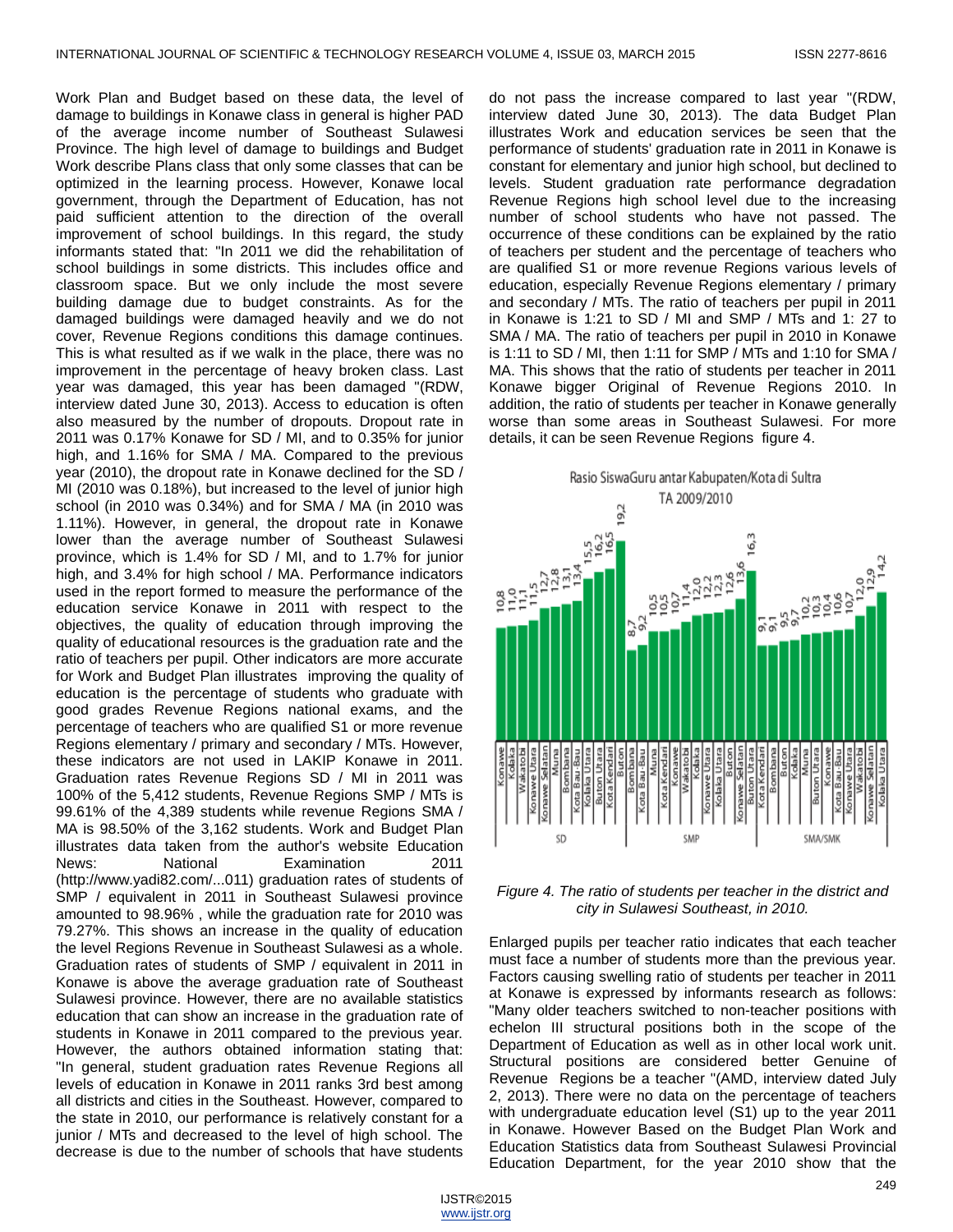percentage of teachers with undergraduate education level (S1) to the top in Konawe still under Kolaka, Konsel, Wakatobi, and the City Kendari. For details can be viewed Revenue Regions figure 5.





Informants study estimated that the percentage of teachers with qualifications S1 or more revenue Regions various levels of education in 2011 in Konawe generally will be worse than 2010. It is well-planned and Budget It Working with a number of teachers who educated displacement S1 and Masters to structural position in various local work unit. The informants stated that: "There is no accurate data, but I think the situation will be slightly worse than in 2010. This is because teachers who move to structural positions generally are educated S1 and S2. While the teachers who are admitted through the most common and educated honorary Diploma and S1 '(AMD, interview dated July 2, 2013). Gross Enrolment Ratio (GER), net enrollment ratio (NER) and the literacy rate (AMH) is an educational outcomes indicators that are commonly used. GER and NER is almost the same, but more accurate APM describe the Budget Plan Work and education services because of the success of a planned intervention and Budget It Working directly with school age group. Elementary school age is 7-12 years, 13-15 years of age are junior and senior high school age is 16-18 years. APM-planned and Budget It Working directly with the performance of the education service revenue Regions each of these groups. Education NER SD / MI in 2011 in Konawe is 98.75%, education APM SMP / MTs was 77.62%, while the APM SMA / MA is 54.66%. The Data illustrate Work Plan and Budget that there are around 1.25% adak aged 7-12 years who are not enrolled in primary school / MI; approximately 22.4% of children aged 13- 15 years who are not enrolled in SMP / MTs; and approximately 45.3% of children aged 16-18 years who are not enrolled in high school / MA. Such data can be compared with the state of APM in 2010, which is 96.0% for SD / MI; 77.9% for SMP / MTs; and 59.2% for SMA / MA (World Bank, 2012: 87). Work and Budget Based on the data plan, APM education in Konawe which increased Regions 2011. Revenue Revenue Regions only SD / MI, whereas for SMP / MTs and SMA / MA are both decreased. NER SD / MI increased from 96% to 98.75%; APM SMP / MTs decreased from 77.9% to 77.6%; while APM SMA / MA decreased from 59.2% to 54.66%. Literacy Rate (AMH) Konawe in 2011 is not listed in the report formed. In LAKIP just written a literate population as much as 3,884 inhabitants. However, this figure can be compared with

the total population aged 15 years and above as the basis for calculating AMH. Total population aged 15 years and over in Konawe in 2011 was 160 149 inhabitants. Thus, AMH in 2011 was 2.42%, a figure which is absurd because it is not possible only 2.42% of the population Konawe who has the ability to read and write Latin letters and numbers. AMH 2010 Konawe Budget Plans Work and World Bank estimates (2012) according to Susenas 2010 was 85.56%. AMH Konawe generally better than the various districts and cities in Southeast Sulawesi, except Kendari. However, there are variations of AMH in the age group 15-29 years, 30-44 years, 45-60 years and 60 years and over, and there are variations in AMH between men and women Revenue Regions the various age groups. For more details, it can be seen Revenue Regions Table 1.

*Table 1 The literacy rate in the district / city in Southeast Sulawesi from different age groups and gender, in 2010.*

| Kabupaten/Kota     | 15-29         |           | 30-44         |                  | 45-60         |                  | 60 ke atas    |           |
|--------------------|---------------|-----------|---------------|------------------|---------------|------------------|---------------|-----------|
|                    | Laki-<br>laki | Perempuan | Laki-<br>laki | <b>Perempuan</b> | Laki-<br>laki | <b>Perempuan</b> | Laki-<br>laki | Perempuan |
| Buton              | 99,7%         | 98,5%     | 97,0%         | 90,5%            | 82,9%         | 58,8%            | 67,6%         | 29,8%     |
| Muna               | 98,9%         | 99,2%     | 99,2%         | 93,4%            | 88,0%         | 70,4%            | 71,9%         | 35,2%     |
| Konawe             | 99.8%         | 99.6%     | 97,7%         | 94,6%            | 91,4%         | 79,2%            | 82,3%         | 39,9%     |
| Kolaka             | 99,4%         | 99,5%     | 95,5%         | 95,0%            | 87,9%         | 78,2%            | 79,8%         | 49,0%     |
| Konawe Selatan     | 99,1%         | 99,7%     | 98,0%         | 92,9%            | 87,8%         | 73,4%            | 79,6%         | 53,7%     |
| Bombana            | 99.6%         | 98.5%     | 94.2%         | 96,1%            | 85,3%         | 78,5%            | 69,9%         | 40,0%     |
| Wakatobi           | 98,4%         | 100,0%    | 98,2%         | 95,4%            | 92,0%         | 80,2%            | 74,7%         | 45,3%     |
| Kolaka Utara       | 99,6%         | 99,7%     | 95,4%         | 95,8%            | 77,9%         | 72,7%            | 84,6%         | 59,2%     |
| <b>Buton Utara</b> | 99,0%         | 98.8%     | 97.9%         | 95,7%            | 91,9%         | 74,9%            | 74,5%         | 25,0%     |
| Konawe Utara       | 98,6%         | 99,6%     | 98,6%         | 92,8%            | 91,6%         | 79,4%            | 82,6%         | 34,3%     |
| Kota Kendari       | 100,0%        | 99,8%     | 99,7%         | 99,1%            | 97,7%         | 90,8%            | 96,0%         | 86,5%     |
| Kota Bau-Bau       | 99.8%         | 99.8%     | 98.3%         | 96.8%            | 97,3%         | 89.7%            | 84,0%         | 60,4%     |
| Provinsi           | 99.5%         | 99.4%     | 97.5%         | 94.7%            | 89,1%         | 76.1%            | 78,2%         | 45,3%     |

*Source: World Bank (2012: 88*

The data shows the performance management LOCAL BUDGET Konawe in 2011 did not increase as planned. Of case management LOCAL BUDGET Revenue Regions National Education Department proved that the performance of the output, efficiency and outcomes less showed an increase as expected. People's access to education, and improving the quality of educational resources does not happen as planned. This has been demonstrated by the evidence regarding the availability of classes, the percentage of classroom buildings heavily damaged, APM, dropout rates, and literacy rates. On the other hand, performance accountability report (LAKIP) tend to contain indicators that are less relevant, but that gives the impression that the government has managed to achieve the planned performance. Work Based Plan and Budget above description, the Ministry of Education Konawe have to plan and implement budget for local trying to achieve good performance. Planning local budget which includes the preparation of work plans and budgets-work unit area and work plan and budget of financial management officers generally refers Original to the Regional Income recommended procedures and Budget Work Plan in Government Regulation No. 58 Year 2005 on Regional Financial management . furthermore, the preparation format work plan and budget-work unit area and work plan and budget of financial management officers refers original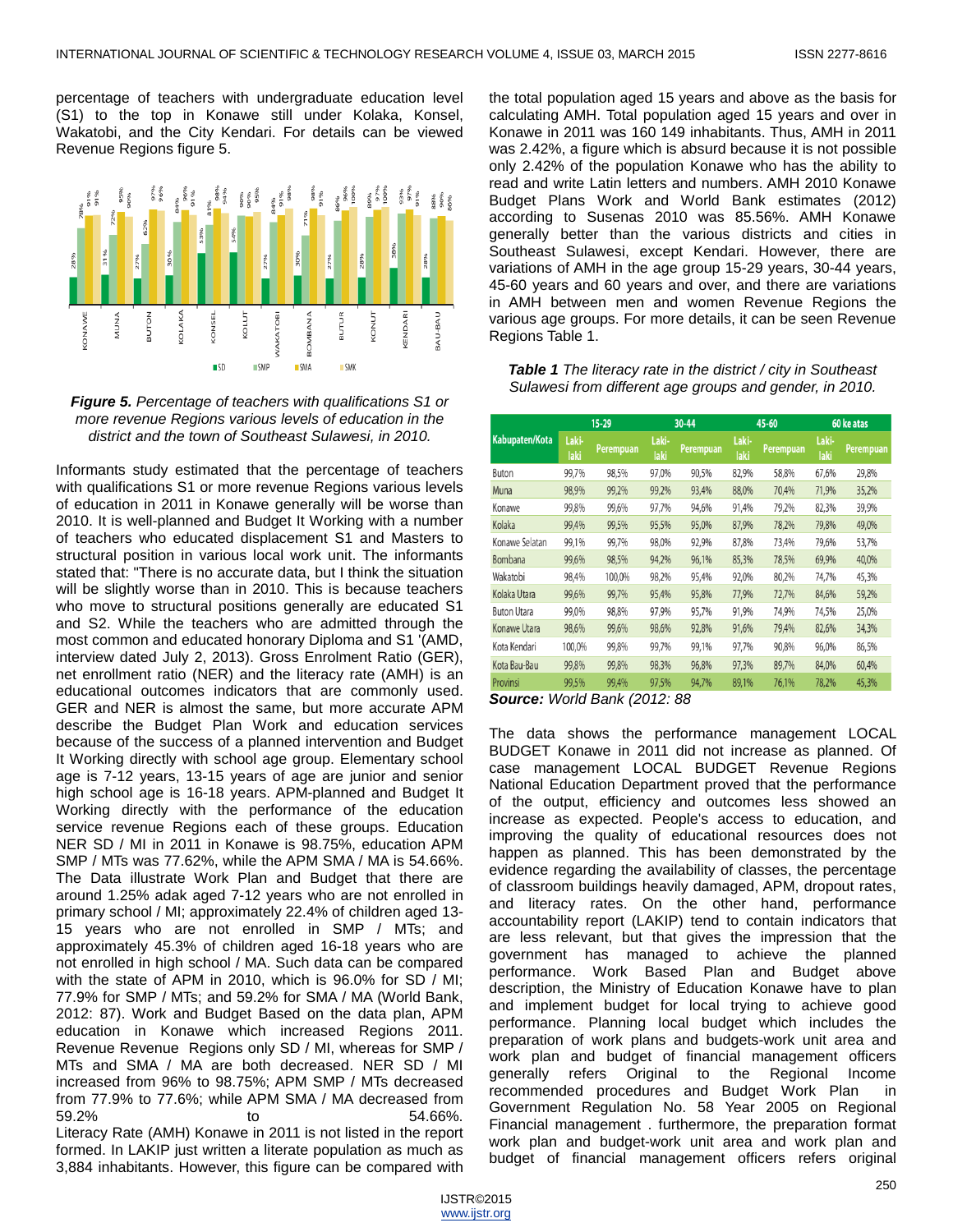regional revenue to the interior minister Regulation provisions on No. 59 of 2007 on the Amendment of Regulation No. 13 of 2006 on Regional Financial Management Guidelines. However, the preparation of work plans and budget-working units and work plan and budget in the area of financial management officer Konawe local government revenue has not been the focus of work performance criteria regions wider, namely planned work and budget funding with output and benefits as well as the efficiency of achievement. orientation of the work plans and budget-working units and work plan and budget-area financial management officer still regions activity revenue. considered plan of activities and budget work is listed in Renja-working units. Implementation of the budget revenue and expenditure in education Konawe have followed the principle and implementation of the principles laid down in various national regulations, but not fully. appropriate use of the principle of spending budget and the principle of effectiveness and efficiency applied less appropriate and accountable enforcement officials tried to deal with it in accordance with the requirements of government accounting system. timeliness principle has not been applied in accordance due to mismatch preparation of DPA-working units, inaction completion of verification DPA-work unit area, the condition of the availability of money in the treasury area, and the procedure transfers from the center. noncompliance factors implementing agency law, weak internal control of the leadership, and personal interests of the official budget surplus is the main cause of the discrepancy implementation of the budget revenue and expenditure of the area. Education Konawe been trying to achieve performance targets in the implementation of the budget revenue and expenditure, but has not yet reached the quality of good performance. output performance, efficiency and outcomes less showed improvement as defined in the target performance. in the education sector, this is evidenced by people's access to education, and improving the quality of educational resources does not happen as planned. Meanwhile, performance accountability report (LAKIP) tend to contain indicators that are less relevant, but that gives the impression that the government has managed to achieve the planned performance. From the description, Ministry of Education Konawe has not been performing well in the areas of financial management includes planning and implementation of the budget revenue and expenditure. should, Konawe local governments to perform better in the area of financial management. Asropi (2007: 1) states that the quality of performance should get serious attention by the local government, because the quality of their performance directly or indirectly will affect the quality of people's welfare. High performance will allow increased access to the community, especially the poor to services provided by the local government, and can further encourage the smooth economic development in the area so Revenue Regions turn will improve the welfare of the people in the area. Local governments Konawe put a uniform vision of social welfare, but has not demonstrated a serious commitment to achieve a better quality performance. The quality of a poor performance in the management of budget revenues and expenditures in Konawe seem not gone through the procedure of planning and implementation is correct and exclusion criteria and performance indicators are correct. Sheeran (1993: x) states that public administrators have two main functions, namely doing things right (to do things right) and do the right thing (to do the right thing). Local governments in Konawe not fully perform properly and have not fully do the right thing in the planning and execution of budget revenues and expenditures that can not achieve a better quality performance.

# **CONCLUSION**

Bureaucratic accountability in the management of budget revenues and expenditures in education Konawe Southeast Sulawesi is not based on the original regional income professional standards and norms of behavior. Subject professionals standards, local governments Konawe using a standard level of education Nationally defined but taking the minimum criteria for the placement of officers; do not pay attention to the technical skills standards, human and conceptual in official placement; and did not consider the standard experience in the placement of official position. Regarding norms of behavior, local governments do not have the norm Konawe performance, financial norms and ethical norms that are explicitly defined and measurable in order to be a code of conduct that is adhered to by all officials within the organization and external parties who deal with the organization. The role of technical norms and financial performance as well as ethical norms tend to be replaced by political value so that the principle of "doing the right thing" and "do it right" is replaced by "doing a good thing by the ruling political interests". Ineffectiveness of professional standards and norms of behavior as the basis of bureaucratic accountability in the management of budget revenues and expenditures in education Konawe Southeast Sulawesi due to the bureaucratic officials who manage the budget revenue and expenditure to operate in the context of power relations patron-client oriented. relationship-oriented power patronclient developed systematically by regional heads and personnel officials in order to realize personal interests, namely money (extra income) and the continuity of occupation.

# **REFERENCES**

- [1] Askar, 2012. Akuntabilitas Birokrasi Pemerintahan Desa dalam Program Alokasi Dana Desa di Kabupaten Barru. Disertasi Pendapatan Asli Daeraha Universitas Negeri Makassar
- [2] Bovens, M. 2005. Public Accountability. In: The Oxford Handbook of Public Management; Ferlie E., Lynne L., Pollitt C., Eds.; Oxford University Press: Oxford.
- [3] Brinkerhoff, Derick W., 2001. Taking Account of Accountability: A Conceptual Overview and Strategic Options. U.S. Agency for International Development, Center for Democracy and Governance, Implementing Policy Change Project, Phase 2, Washington, DC.
- [4] Djaha, Ajis Salim A., 2012. Kontrol dan Akuntabilitas Birokrasi dalam Pelayanan Pendidikan Dasar di kabupaten Alor. Disertasi Pendapatan Asli Daeraha Universitas Hasanuddin Makassar.
- [5] Grant, Ruth W., and Keohane, Robert O., 2005. "Accountability and Abuses of Power in World Politics". American Political Science Review, Vol. 99, No. 1, February, pp 29-43.